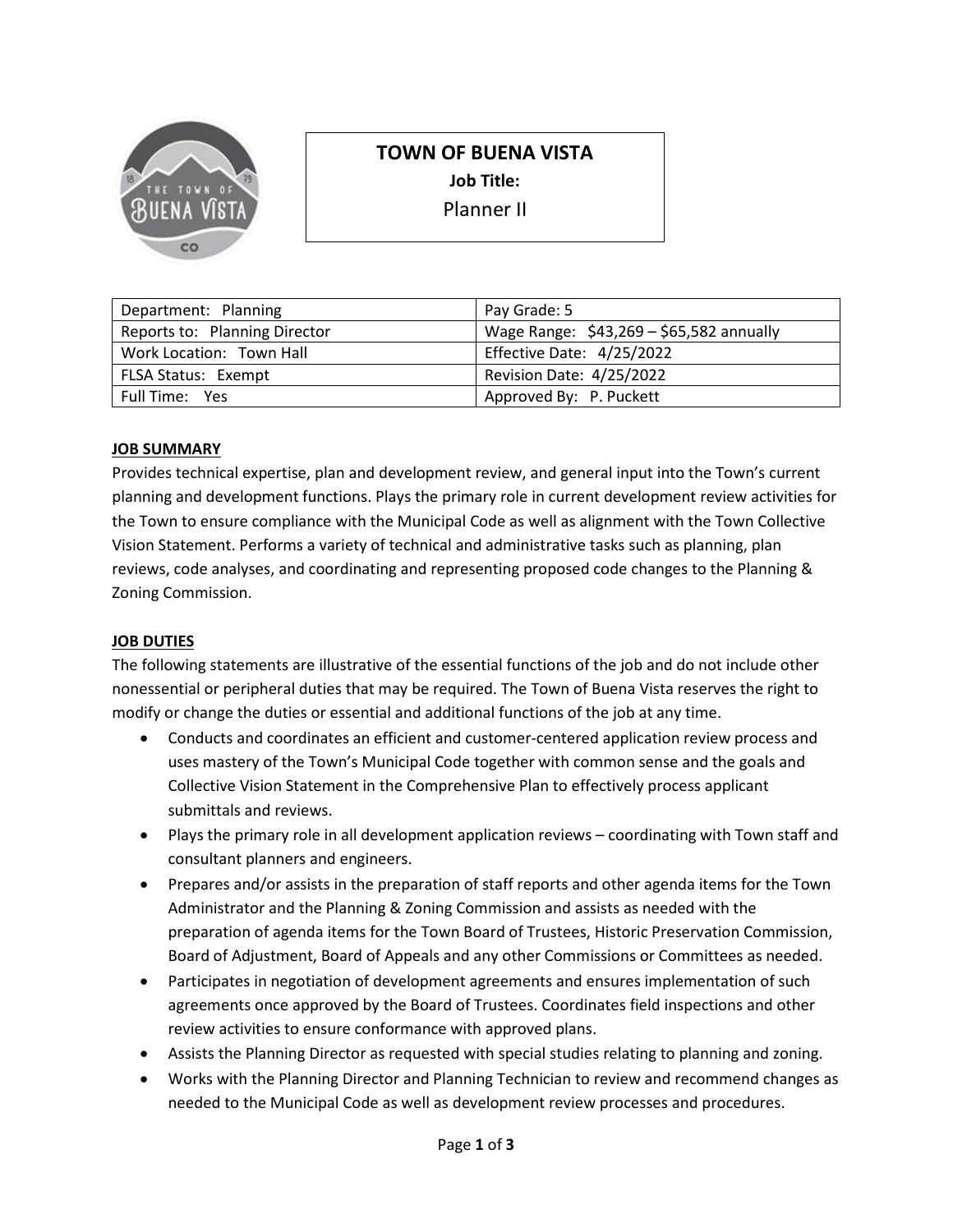- Assists Planning Director as requested in providing information, presentations, reports, and recommendations to the Town Administrator, the Planning & Zoning Commission, the Historic Preservation Commission, the Board of Adjustment, and the Board of Trustees regarding building, zoning, and other development review applications and issues.
- Ensures compliance with local ordinances and state statutes regarding the conduct of business by public bodies (e.g., public notice of meetings, record keeping requirements, etc.).
- Acts as staff liaison for the Planning & Zoning Commission. Organizes, schedules, and participates in the Planning & Zoning Commission meetings.
- Proactively relays complaints, concerns, and questions from residents, contractors, developers, business owners, and public and private agencies concerning Town services, policies, and procedures, and Planning Department activities and programs to the Planning Director.
- Assists the Planning Director as requested with long-term planning projects with the community, stakeholders, other governmental entities, the Planning & Zoning Commission, and the Board of Trustees.
- Assists the Planning Director with implementing the Comprehensive Plan, focusing on developing and recommending complementary changes to the Municipal Code.
- Assists the Planning Director and other department heads with the completion and maintenance of a Technical Manual which provides complete development standards and specs; leads the regular review and updating of this manual at least annually.
- Other duties as assigned by the Planning Director or Town Administrator.

## **KNOWLEDGE, SKILLS, AND ABILITIES**

## **Knowledge of:**

- Principles and practices of urban/rural and regional planning, environmental land use and development reviews.
- Municipal planning; federal, state, and local laws and other laws pertaining to land use planning and development as well as codes, ordinances, and planning regulations and processes in current planning review.

## **Skills and Ability to:**

- Handle stressful and negative interactions tactfully; handle aggressive interpersonal interactions professionally. Consider different points of view to reach an agreement.
- Facilitate and mediate conversations, discussions, and plan reviews toward a productive, compliant, and mutually beneficial end.
- Read and understand legal descriptions of property.
- Evaluate and resolve complex planning issues.
- Communicate via oral and written mediums as well as in-person and virtual presentations.
- Mastery of Microsoft Office suite applications.
- Initiative and independent judgment. Individual must be a highly organized, detail-oriented, team player with superior time management skills.